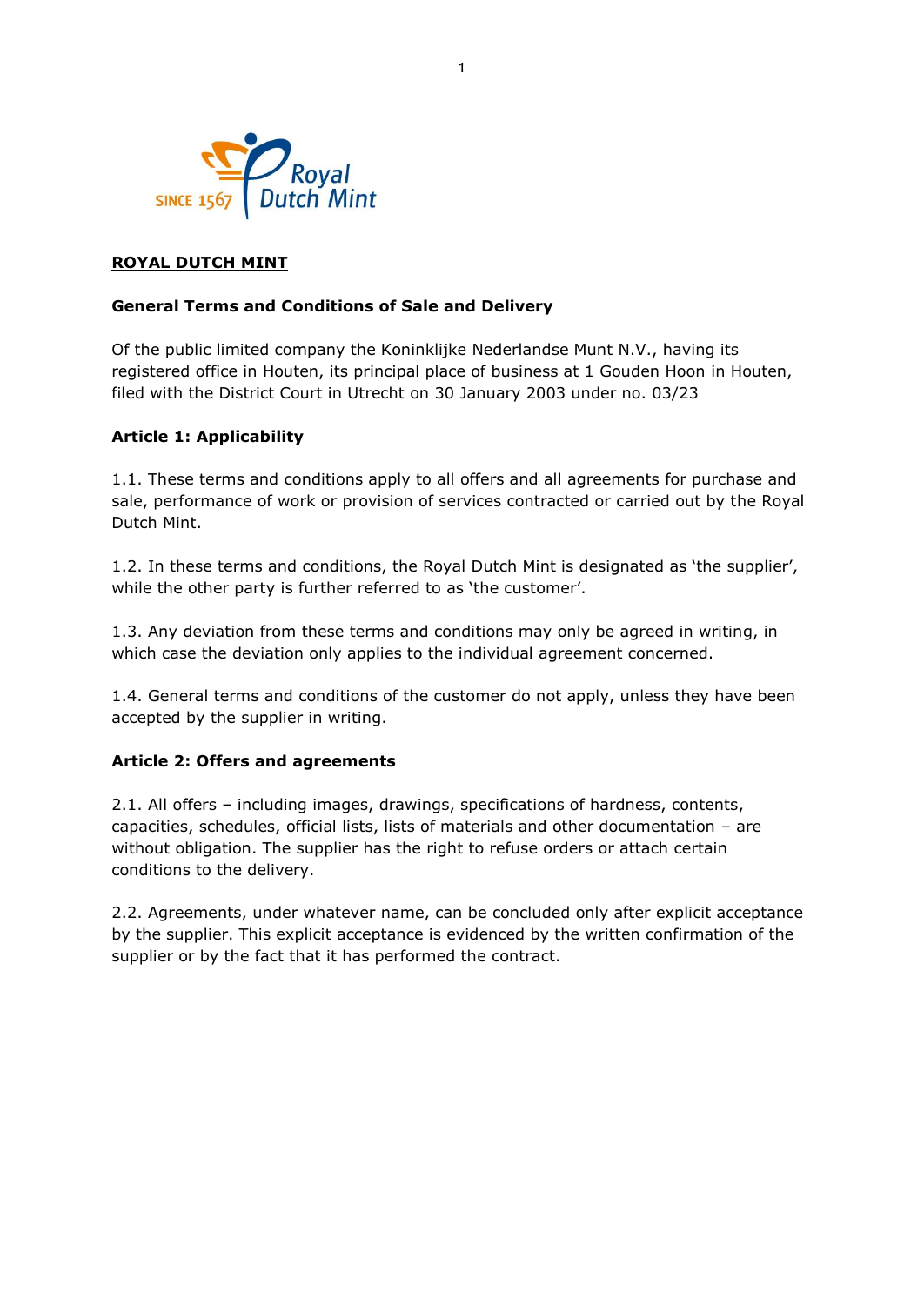2.3. In the event of agreements regarding the sale and delivery of items to be produced by the supplier, the customer must explicitly approve, prior to the production process, the product specifications provided by the supplier. In such agreements, the so-called standard model is the representative model of the product. Mock-ups must also be approved by the customer. Mock-ups will remain the property and in the possession of the supplier.

The product specifications provided by the supplier are deemed to have been approved if the customer has not explicitly protested in writing within five working days of their dispatch. A customer who, despite the explicit request of the supplier, fails to respond to a request for approval, as described above, thereby loses its right to complain.

## **Article 3: Prices**

3.1. Prices are expressed in euros, unless stated otherwise.

3.2. The prices apply to the performance of work or scope of delivery stated in the agreement. Additional or special services will be calculated separately.

3.3. The prices are exclusive of VAT, packaging and transport costs and any travel and accommodation costs, unless explicitly stated otherwise in writing.

3.4. If one or more price-determining factors such as the product properties, product characteristics, order volume, purchase prices of items, prices of materials or parts, wage costs, levies, taxes, exchange rates, etc. change after the agreement has been entered into but before the partial or final delivery, the supplier has the right to adjust the prices accordingly. The supplier will notify the customer of the prices adjusted in accordance with this paragraph as soon as possible.

3.5. The price is based on the uninterrupted performance of the agreed work. In the event of delay in the performance of the work as a result of circumstances on the part of the customer, the supplier is entitled to charge the customer for the additional costs resulting from such a delay.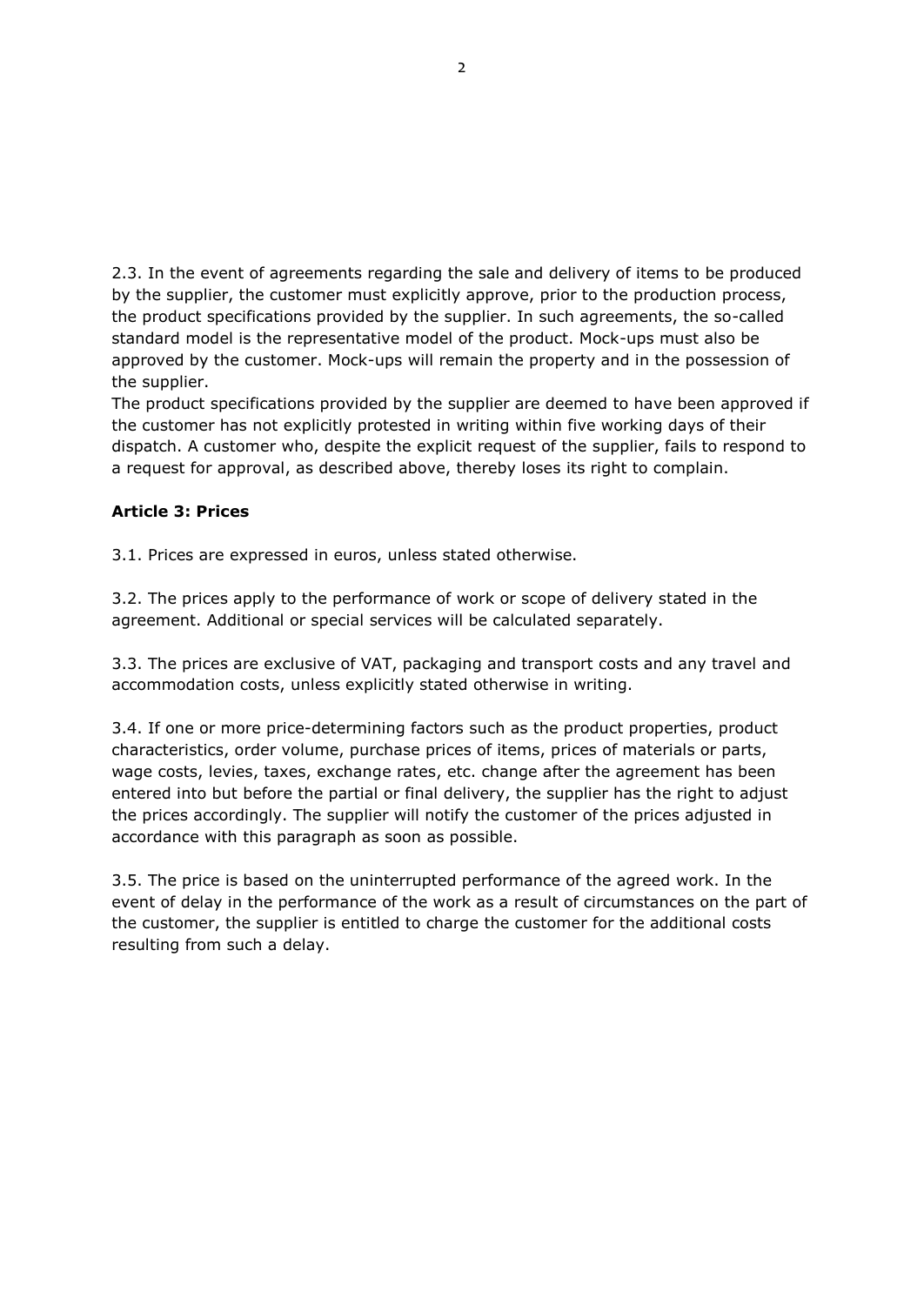## **Article 4: Delivery time and delivery details**

4.1. Delivery times indicated by the supplier will never be regarded as final deadlines, unless explicitly otherwise agreed in writing.

4.2. A delivery period commences on the date on which the supplier receives, from the customer, all the data, information and resources required for the performance of the contract.

4.3 . The delivery time is specified based on the expectation that the supplier will be able to continue working as planned at the time of the offer and that the necessary materials and data will be supplied to it on time. Exceeding the delivery time may only give rise to compensation if agreed in writing.

4.4. Delivery takes place 'ex works' (Incoterms 2000) at Utrecht. The supplier is not responsible for transporting or taking out insurance for the items and any transport costs are at the expense of the customer, unless otherwise agreed in writing.

4.5. The customer is responsible for the loading of the items, unless otherwise agreed in writing.

4.6. Services provided by the supplier to the customer are performed based on the description of the services in the agreement. The provision of services obliges the supplier to an obligation to use best endeavours but never to an obligation of result.

4.7. The contract for services is deemed to have been performed if the period of service provision, as agreed in the agreement, has expired or in any case two working days after the supplier has notified the customer in writing that the contract for services has been performed.

## **Article 5: Payment**

5.1. Payment must be made at the office of the supplier.

5.2. Payment must be made within 30 days of the invoice date, unless otherwise agreed in writing.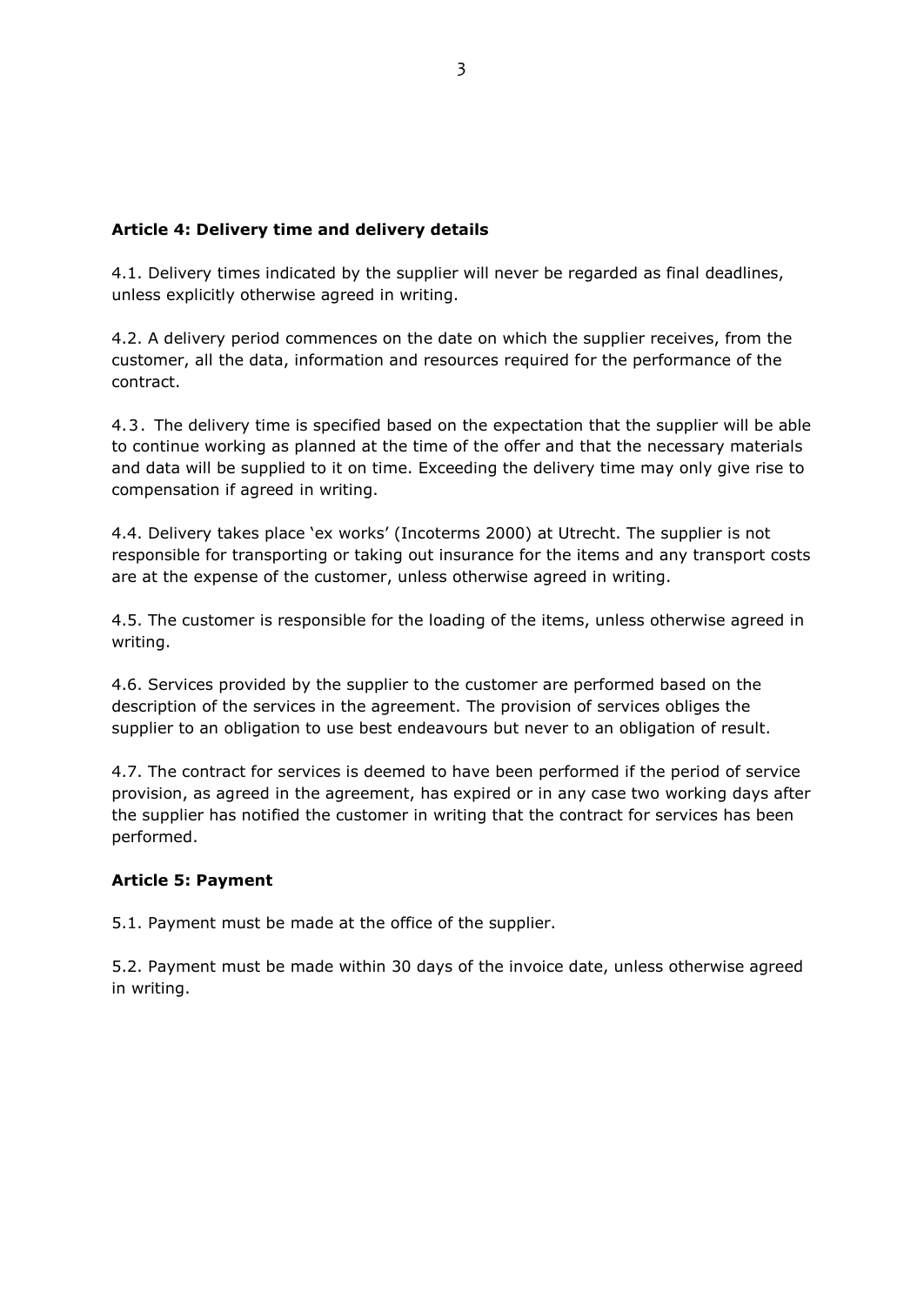5.3. The payments made by the customer will first be applied to settle all interest and costs payable and subsequently those invoice amounts which have been outstanding for the longest period, even though the customer has stated that the payment relates to a later invoice.

5.4. Before delivering the items or continuing with the delivery or fulfilment of the order, the supplier is always entitled to demand sufficient guarantee, as it sees fit, from the customer concerning the fulfilment of the payment obligations. The customer's refusal to provide the required guarantee entitles the supplier to terminate the agreement by means of a written statement thereto, without prejudice to the supplier's right to compensation for costs and loss of profit.

5.5. The supplier is also entitled to suspend the work if the customer is in default with respect to the fulfilment of its payment obligations, even if a specific delivery time has been agreed.

5.6. Regulations of any authority that prevent the use of the items to be delivered or already delivered do not alter the financial obligations of the customer.

5.7. The customer's right to set off any of its claims against the supplier is expressly excluded.

5.8. The entire purchase price or contract sum is immediately due and payable in case of overdue payment within the agreed period, if the customer is declared bankrupt or applies for a moratorium or if any attachment is made on the items or claims of the customer or if the customer is in the process of being liquidated or dissolved.

5.9. In the event of late payment, the supplier is entitled to charge an interest of 1% per month from the customer, as well as all extrajudicial costs arising from the non-payment or late payment.

#### **Article 6: Force majeure**

6.1. If any force majeure circumstances, whether or not foreseeable, arise before or during the performance of the agreement, as a result of which the supplier can no longer reasonably fulfil its obligations under the agreement, the supplier has the right to terminate the agreement or suspend the delivery period.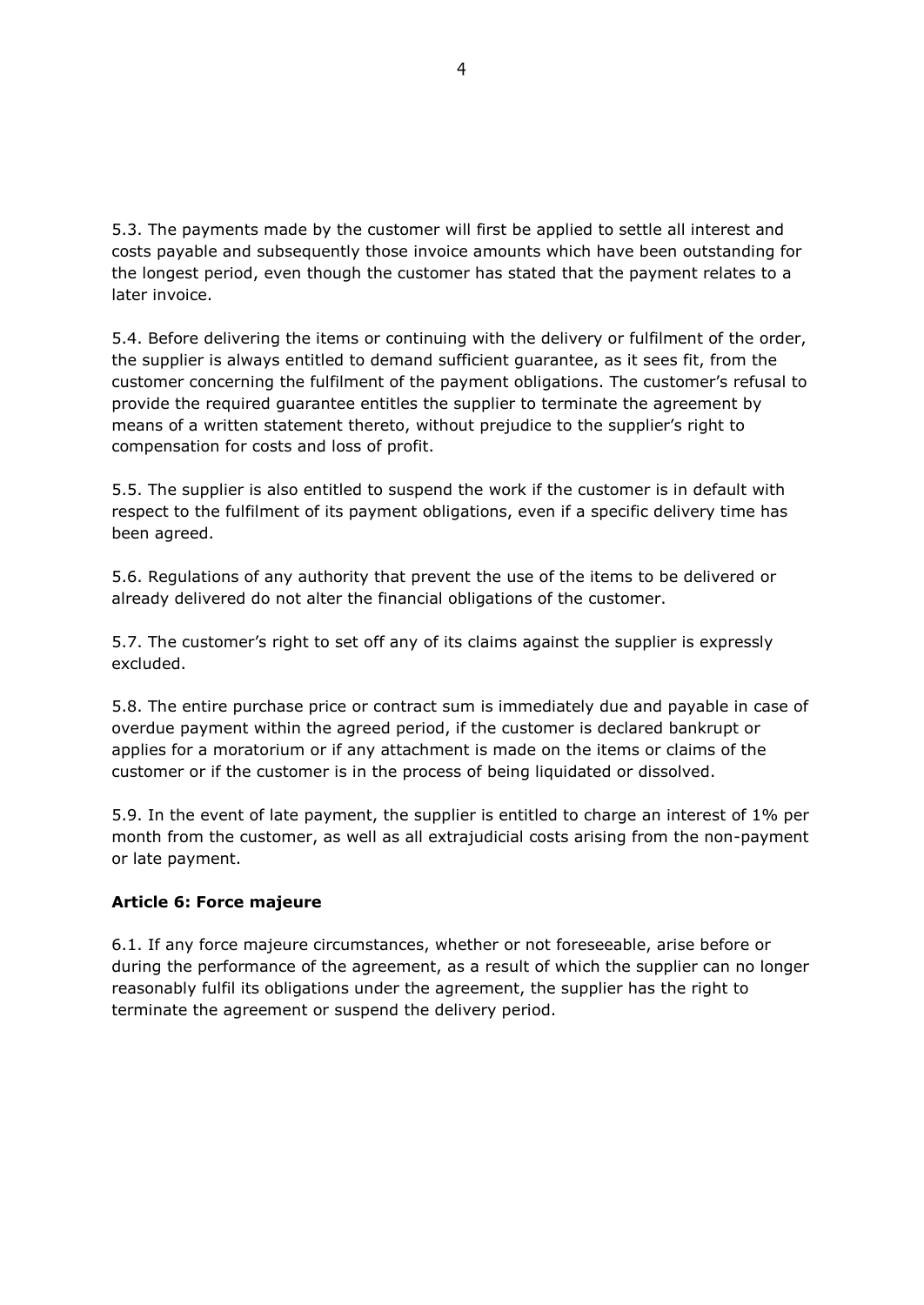In that case, the customer will never be entitled to claim any compensation.

6.2. The customer does not have the right to terminate the agreement in case of temporary force majeure. In the event of temporary or permanent force majeure affecting the supplier, the customer will never be entitled to claim compensation for any loss or damage suffered by the customer,

6.3. Force majeure includes: all involuntary business disruptions or obstacles such as fire, natural disasters, obstacles by third parties, total or partial work strikes, illness affecting almost all employees and in general all circumstances, events, causes and consequences that are beyond the control or power of the supplier.

# **Article 7: Retention of title**

7.1. The customer will become the owner of the items delivered or to be delivered by the supplier only under suspensive conditions. The supplier remains the owner of the items delivered or to be delivered as long as the customer has not paid the supplier's claims in respect of the services provided under the agreement. The supplier also remains the owner of the items delivered or to be delivered as long as the customer has not paid for the work performed or yet to be performed under such agreements and as long as the customer has not settled claims arising from a failure to comply with such agreements, including claims for interest and costs.

7.2. As long as it has not settled the above claims, the customer is not entitled to establish a right of pledge or a non-possessory pledge on the item delivered by the supplier and it undertakes, at the supplier's demand, to declare to third parties who wish to establish such a right thereon that it is not authorised to establish a right of pledge.

7.3. In the event that the customer fails to fulfil any obligation under the agreement with regard to sold items, the supplier is entitled to repossess the items, both those originally delivered as well as the newly produced items, without notice of default. The customer authorises the supplier to enter the place where these items are located.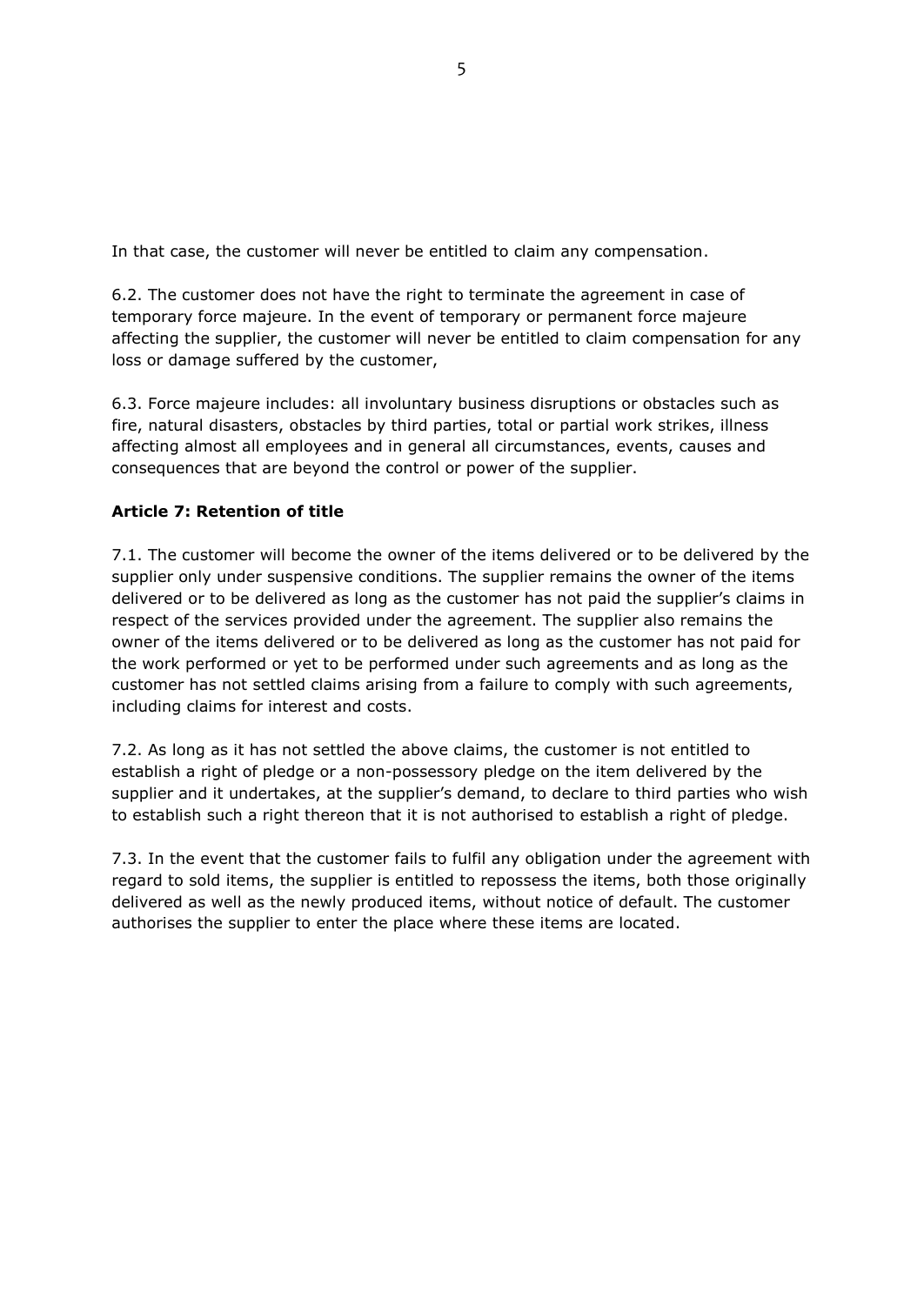# **Article 8: Inspection for damage and/or incompleteness of the items on delivery**

The customer is obliged to inspect the delivered item or packaging for any defects, anomalies or visible damage immediately at the time of delivery. Any defects, anomalies or visible damage present at the time of delivery must be immediately reported by the customer to the supplier in writing. In any case, the customer must report, in writing, any defects, anomalies or visible damage relating to the delivered items to the supplier within 48 hours of delivery, failing which the customer will be deemed to have approved the delivered items and the customer's right to complain will lapse.

# **Article 9: Complaints**

**9.1.** The customer may no longer invoke a defect in performance if it has not made a written complaint to the supplier within the warranty period and within eight working days after it has discovered or should reasonably have discovered the defect. In this written complaint to the supplier, the customer must describe the defect and indicate when and how it was discovered.

Complaints about visible defects and/or the incompleteness of the delivered item as referred to in Art. 8 do not fall under the scope of this provision.

**9.2.** Complaints regarding invoices must be submitted in writing within eight days of the invoice date.

**9.3.** The customer will forfeit all rights and powers available to it based on the defectiveness of the items, if it has not made a complaint within the aforementioned periods and/or has not offered the supplier the opportunity to inspect and repair the defects.

## **Article 10: Warranty**

10.1. The supplier provides a warranty for a period of six months after delivery that the delivered items are free from defects that are the direct result of defects in material and workmanship.

**10.2.** An invocation of warranty is only taken into consideration by the supplier if it is sent – in case of visible defects, immediately upon delivery, and if defects cannot be detected immediately upon delivery, within eight days of the discovery of the defect or within eight days after the defect could have been reasonably discovered – to the supplier by registered letter. If this term is exceeded, any warranty obligation on the part of the supplier will lapse.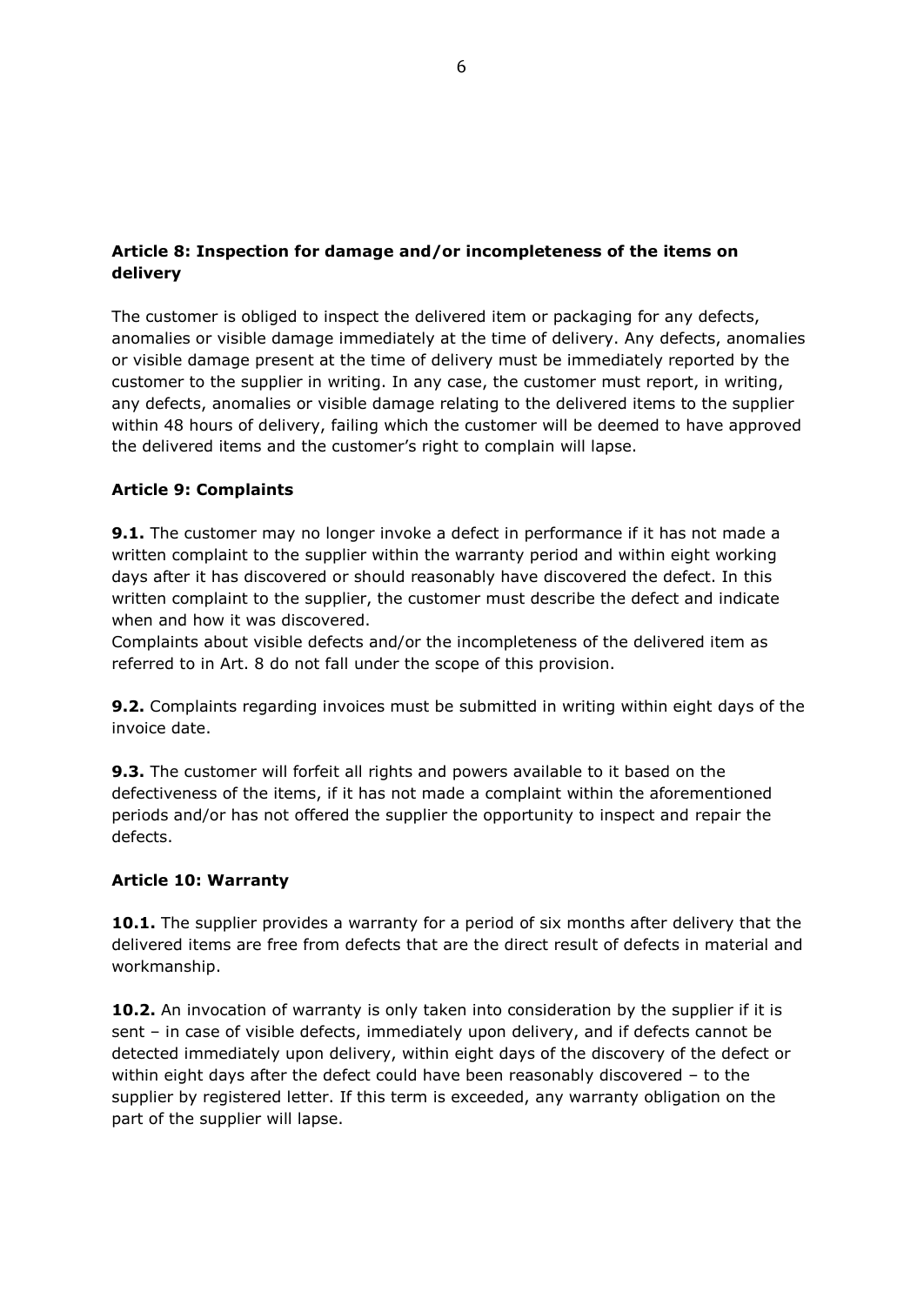**10.3.** The customer is obliged to cooperate in any investigation by the supplier into the validity of the customer's invocation of the warranty.

**10.4.** The supplier is not obliged to provide any warranty if:

the customer has prescribed a specific method of working and/or workmanship; the customer has carried out processing and/or repair works on the items without the prior permission of the supplier or has allowed third parties to do so;

the defects are the result of normal wear and tear, the lack of, inadequate or overdue maintenance of the items or careless, injudicious or negligent behaviour on the part of the customer;

the defects are the result of external influences such as corrosion.

**10.5.** Pursuant to its warranty obligations, the supplier is only obliged to, if possible, repair or replace at its expense the items or parts thereof delivered by it, subject to the customer's obligation to return the items under warranty to the supplier beforehand.

# **Article 11: Liability**

**11.1.** The supplier is only liable for loss or damage suffered by the customer that is the direct and sole result of a shortcoming attributable to the supplier.

**11.2.** The supplier is never liable for consequential loss or damage and indirect trading loss, business interruption loss, loss of orders, loss of profit, processing costs, etc.

**11.3.** If the supplier is liable towards the customer and this liability is covered under an insurance policy taken out by the supplier in this respect, the supplier will only be liable up to the amount paid out by the insurer. If the supplier is liable and this liability is not covered under an insurance policy taken out by the supplier in this respect, the obligation to pay compensation for loss or damage, for whatever reason, will at all times be limited to a maximum of the invoice value of the part of the delivered item that has been used, as a result of which the loss or damage has occurred, or up to a maximum of the invoice value of the services provided by the supplier. If the loss or damage has arisen due to delivered items purchased by the supplier from third parties and/or due to delivered materials that have not been manufactured by the supplier, the supplier's liability will be limited to a maximum of the invoice value of these items and/or materials delivered by the supplier or up to a maximum of the warranties provided by third-party suppliers.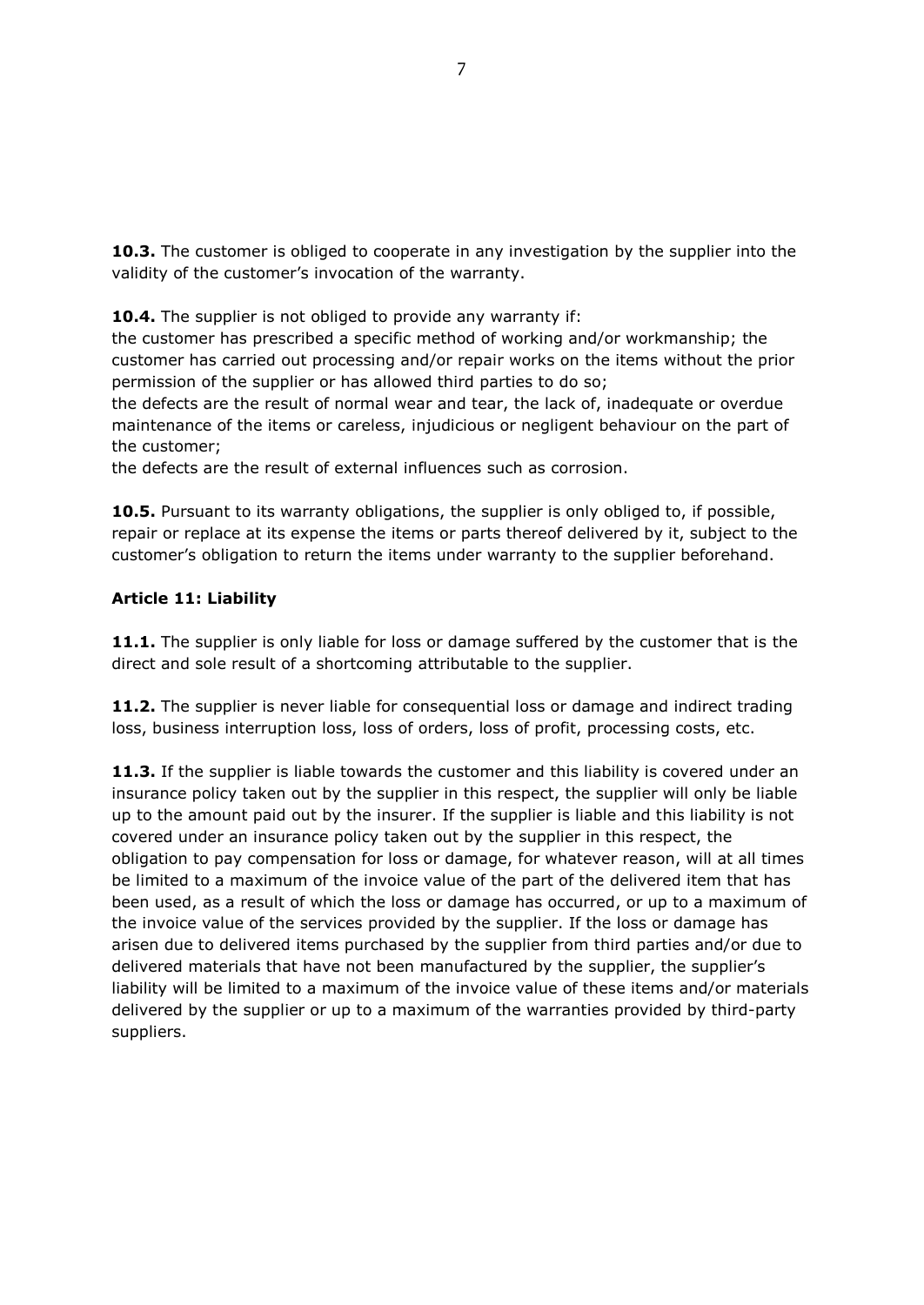# **Article 12: Tolerances of materials and dimensions**

**12.1.** The performance of the agreement takes place with due observance of the tolerances customary in the industry.

**12.2.** Deviations within these tolerances do not give entitlement to warranty.

**12.3.** If and insofar as agreed that the quality will be in accordance with a representative model and/or mock-ups, the representative model or mock-ups will be used to establish the average quality of the items.

#### **Article 13: Uncollected items**

If the customer fails to collect the items produced by the supplier for the customer, despite the fact that they have been made available, in part or in whole and against payment of the amount due, the supplier is entitled to use or process or otherwise dispose of the items as it sees fit within one month after the items have been made available and after sending a notice of default in writing.

## **Article 14: Industrial and intellectual property rights**

**14.1.** Unless otherwise agreed, the supplier retains the copyrights as well as all other intellectual and industrial property rights to the designs, sketches, images, drawings, models, software and quotations provided by it.

These abovementioned items remain the property of supplier and may not be copied, shown to third parties or used in any other way without the explicit consent of the supplier, regardless of whether the costs for this have been charged to the customer.

**14.2.** If the customer provides designs, sketches, images, drawings, models, software, etc. and these are modified by the supplier in such a way that it constitutes a new original work, all intellectual or industrial property rights, including copyrights, relating to this new original work will accrue to the supplier.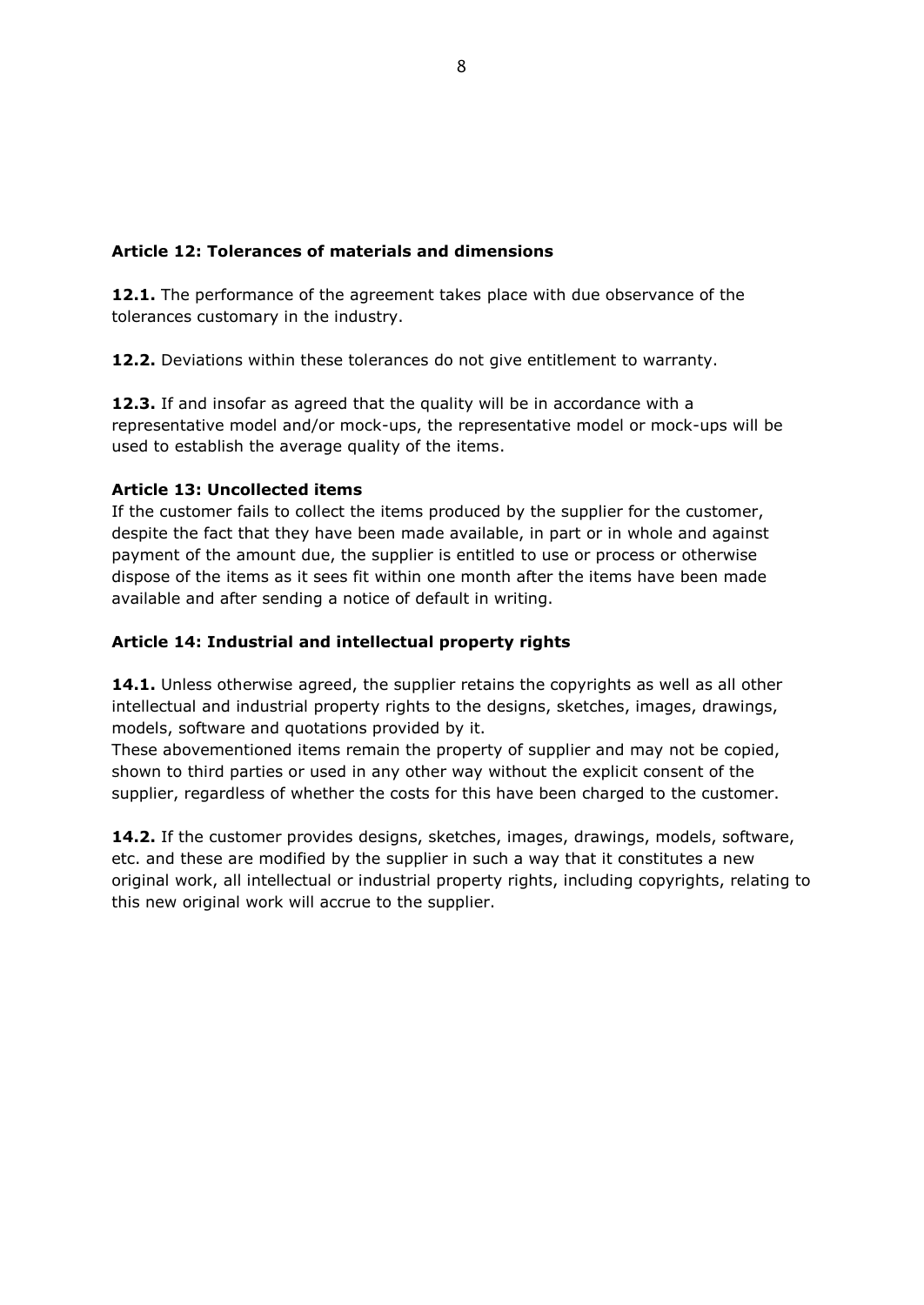**14.3.** The customer guarantees that the provision, use, processing, production or incorporation of the items to be produced and/or processed by the supplier is not incompatible with any third-party rights.

**14.4** The customer indemnifies the supplier against any third-party claims based on the assertion that such provision, use, processing, production or incorporation of the items to be produced and/or processed by the supplier infringes any third-party rights. This indemnification also applies to all costs incurred by the supplier to defend itself against such a claim, including legal costs.

**14.5** The customer indemnifies the supplier against any third-party claims based on the assertion that the items or other materials to be produced (in the widest sense of the term) infringe upon an intellectual or industrial property right applicable in the Netherlands, subject to the condition that the supplier immediately informs the customer in writing about the existence and content of the legal claim and leaves the settlement of the claim, including any arrangements made in this regard, entirely up to the supplier. The supplier will provide the customer with the necessary authorisations, information and cooperation so that the customer can defend itself, if necessary in the name of the supplier, against such claims. This indemnification also relates to any costs incurred by the supplier to defend itself against such a claim, including legal costs.

**14.6** The customer guarantees that no European and/or national laws and/or regulations oppose the provision, use, processing, production or incorporation of the items to be produced and/or processed by the supplier.

**14.7** The customer indemnifies the supplier against any claims based on the assertion that European and/or national laws and/or regulations oppose the provision, use, processing, production or incorporation of the items to be produced and/or processed by the supplier. This indemnification also relates to any costs incurred by the supplier to defend itself against such a claim, including legal costs